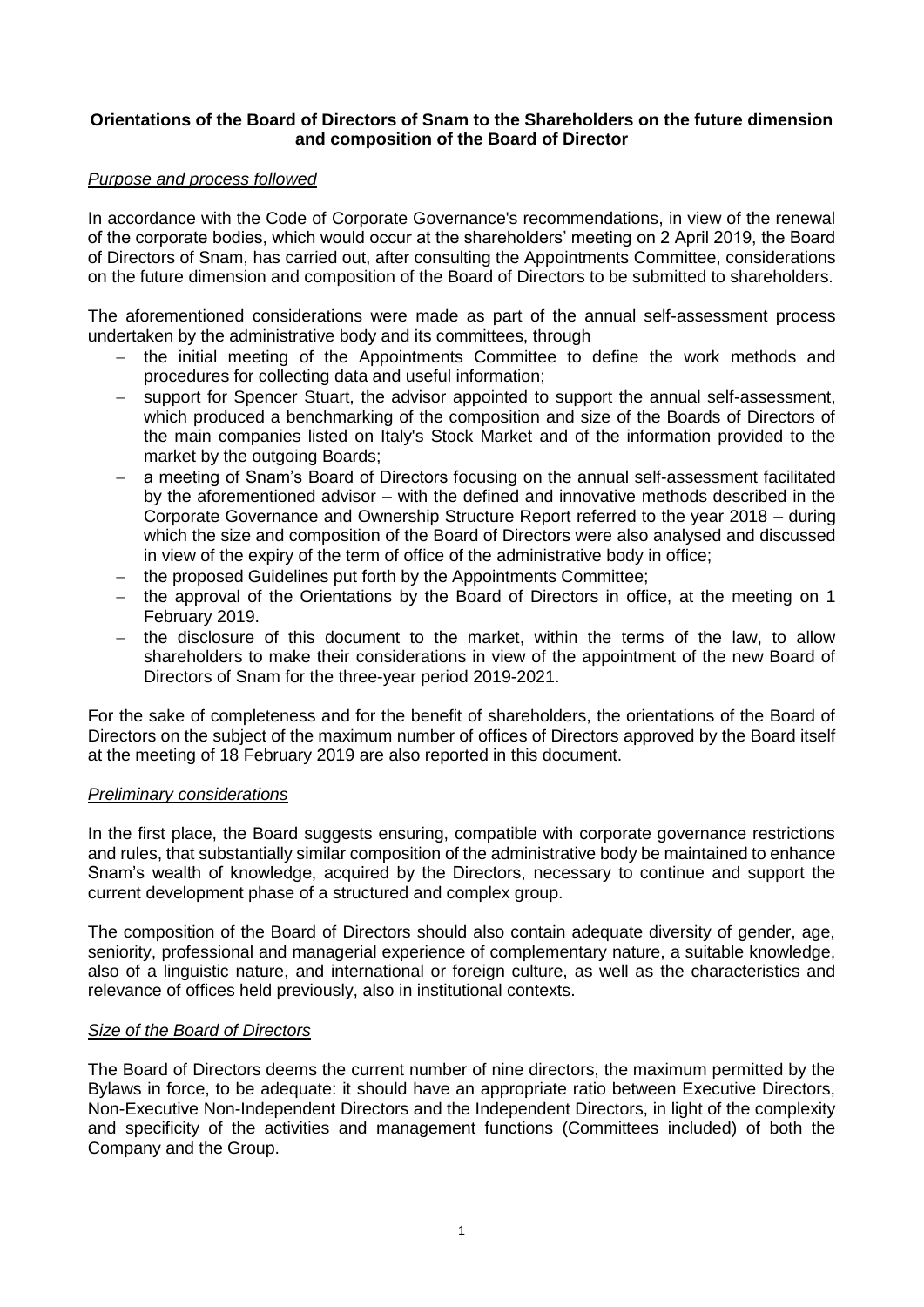# *Composition of the Board of Directors*

# The Chairman

- should be a person with experience and authority, and with managerial and/or professional preparation adequate to the role and complementary to the CEO's ones;
- should have primary experience on and preferably at the head of boards of directors of listed companies of a comparable size, complexity and international scope to Snam and/or primary experiences at a technical-institutional level;
- should have the personal characteristics to foster a strong team spirit and a strong sense of cohesion among the members of the Board of Directors and should devote time, presence, and commitment to the full performance of the role assigned;
- should ensure a fair and transparent leadership of the Board of Directors during the whole term and represent a guarantor for all Shareholders.

# The CEO

- should be a person capable of leadership and with recognised capacity for strategic vision;
- should have in-depth knowledge of economic/financial matters and exercising operating control over large infrastructure assets;
- should have international experience of the energy business, energy transition, climate change and technological innovation;
- should have accrued significant and successful managerial experience holding executive offices at prominent listed companies of comparable structure and complexity to those of Snam;
- should have recognised experience in the energy business, with particular regard to the relations, opportunities and risks of a governance/institutional nature on an international scale.

## The other seven Directors

- should all be non-executive directors, of whom also in relation to the composition of the Committees – at least five should be independent, based on the criteria set out by law and by the recommendations of the Code of Corporate Governance;
- should be able to demonstrate, in the light of their experience, also gained within boards of directors of listed companies with significant capitalization, the ability of strategic guidelines and to stimulate results, team work and the capacity to influence and resolve potential disagreements;
- should have an appropriate seniority, it meaning a recognized experience in complex organizational structures within a corporate and/or professional and/or institutional framework;
- all that having been said, should represent the following areas of expertise and experience:
	- multinational experience in top management, including in situations of strategic and corporate development;
	- recognised experience in high level administrative and institutional organisations in countries where Snam operates
	- recognised experience in primary institutions and/or businesses in the energy sector on an international level;
	- recognised expertise in economic/financial matters, financial statements and risk management;
	- recognised legal knowledge and knowledge of corporate governance topics and of *Environmental Social and Governance* ("*ESG*") topics.

Lastly, with reference to the composition of the Board of Directors, reference should be made to the statutory provisions (art.13) regarding compliance with the regulation on gender balance pursuant to law no.120 of 12 July 2011.

## *Time availability*

When accepting their appointment all Directors, including non-executive Directors, shall have carefully considered and guaranteed to the Shareholders proposing them the time availability required for the full and diligent performance of the responsibilities and duties assigned to them.